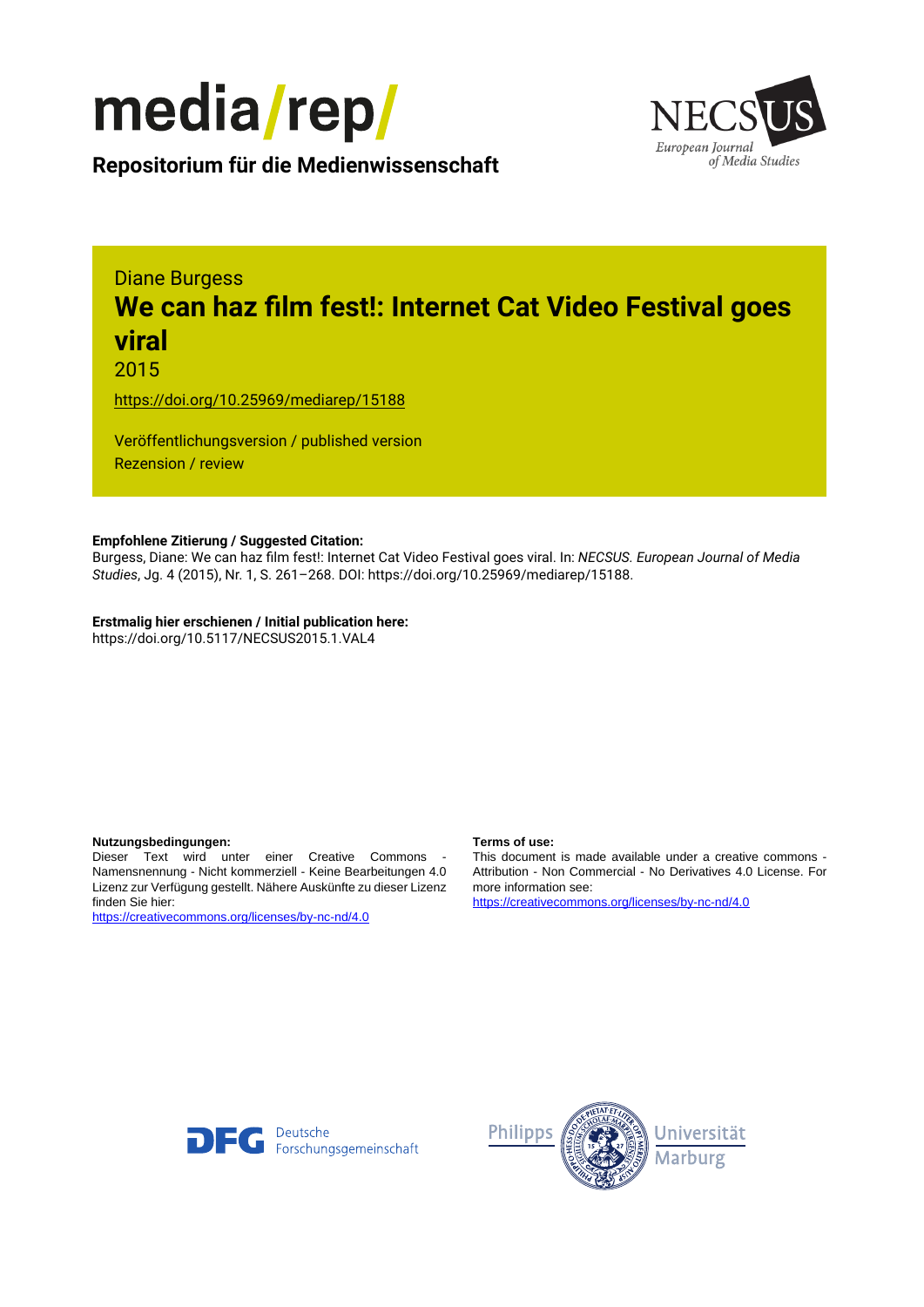# We can haz film fest!: Internet Cat Video Festival goes viral

#### Diane Burgess

A festival devoted to internet cat videos set out on a 2014 cross-Canada tour with this promotional tagline – 'All the cattiness of the film fest. But with cats.' Just for Cats: Internet Cat Video Festival drew programming from its internationally-acclaimed namesake (also known as #catvidfest), which was launched in 2012 by the Walker Art Center in Minneapolis. The Canadian tour's short title brings to mind the renowned Montreal-based comedy festival Just for Laughs, which may be a serendipitous resonance given that the premise of a public celebration of viral videos seems to invite a response that is not entirely serious. The Toronto premiere was met with some good-natured barbs, sparked by the presence of the Prime Minister's wife Laureen Harper as a special guest and co-host. Coverage included news parody segments on This Hour Has 22 Minutes<sup>46</sup> complete with laugh track, and on the Rick Mercer Report, for which Mercer outlined an 'eccentric cat lady' checklist.<sup>47</sup> Both of these clips appeared on the Just for Cats 2014 website<sup>48</sup> alongside a photo of a supine kitten that purred in response to clicks on the paw or belly for more information. In support of the overarching goal to 'elevate the status of cats' these clicks provided details about cat welfare and encouraged visitors to donate to the Canadian Federation of Humane Societies (the event organiser). The tour's premiere at the TIFF Bell Lightbox even featured a red carpet cat adopt-a-thon.

## A global festival network

This connection to TIFF's year-round programming positions Just for Cats in the context of the cultural organisation's mission 'to transform the way people see the world, through film'.<sup>49</sup> In other words the film festival context suggests that the event is about more than sponsoring animal welfare and further elaborates on the connotations of the Internet Cat Video Festival's art world genesis. The festival began as an initiative of the Walker Art Center's Education and Community Programs department, which focuses on fostering access and community building, and Open Field, a summer cultural commons devoted to crowdsourced events.<sup>50</sup>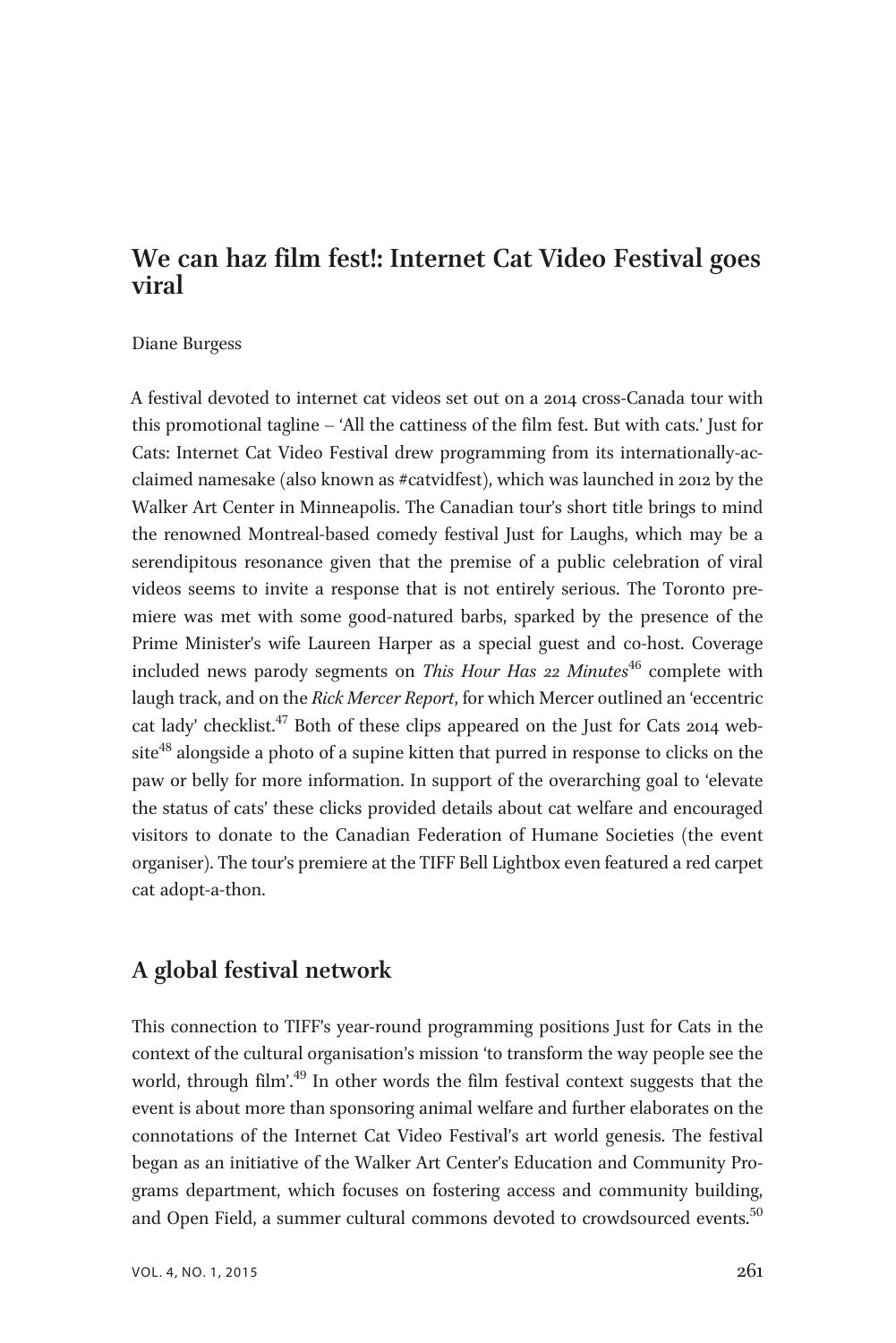Walker's inaugural Internet Cat Video Festival (ICVF) was held in the green space adjacent to the center (the site of Open Field) and attracted an audience of 10,000 people, a number that grew to 13,000 for the second installment in 2013. The program's success spawned a series of tours. International co-presenters have included the Glasgow Film Festival (2015), Vienna Independent Shorts (2013, 2014), and London's Victoria and Albert Museum (2014). Events have been hosted in Sydney, Stockholm, and Gifu, Japan, placing the Walker Art Center at the heart of a global festival network.<sup>51</sup>

The use of a variety of screening spaces points to the potential challenge of classifying these feline festivities as art. Venues have ranged from cinemas and museums to concert halls and libraries, even including Woodinville's Homeward Pet Adoption Center (a no-kill shelter in metropolitan Seattle). After describing it as 'perhaps one of the most unexpected art world hits of recent years' in Canadian Art, Leah Sandals cites the following justification from Walker art historian and ICVF founder Katie Hill: '[t]his is why it works – because people crave the non-hip, the unironic, or just a genuine experience that's joyful.<sup>52</sup> Yet this quote is attributed to the SXSW 2013 session '#catvidfest: Is This the End of Art?', which began with a humorous enticement-cum-warning to the audience that they are about to watch some cat videos.<sup>53</sup>

There is an intriguing and at times uneasy tension that arises from the use of film festival tropes to frame content that seems to resist this association. Two days before the Toronto screening the National Post published a spoof of the capsule review format with the critiques attributed to the 'feline counterparts' of the news-



Photo courtesy of Walker Art Center.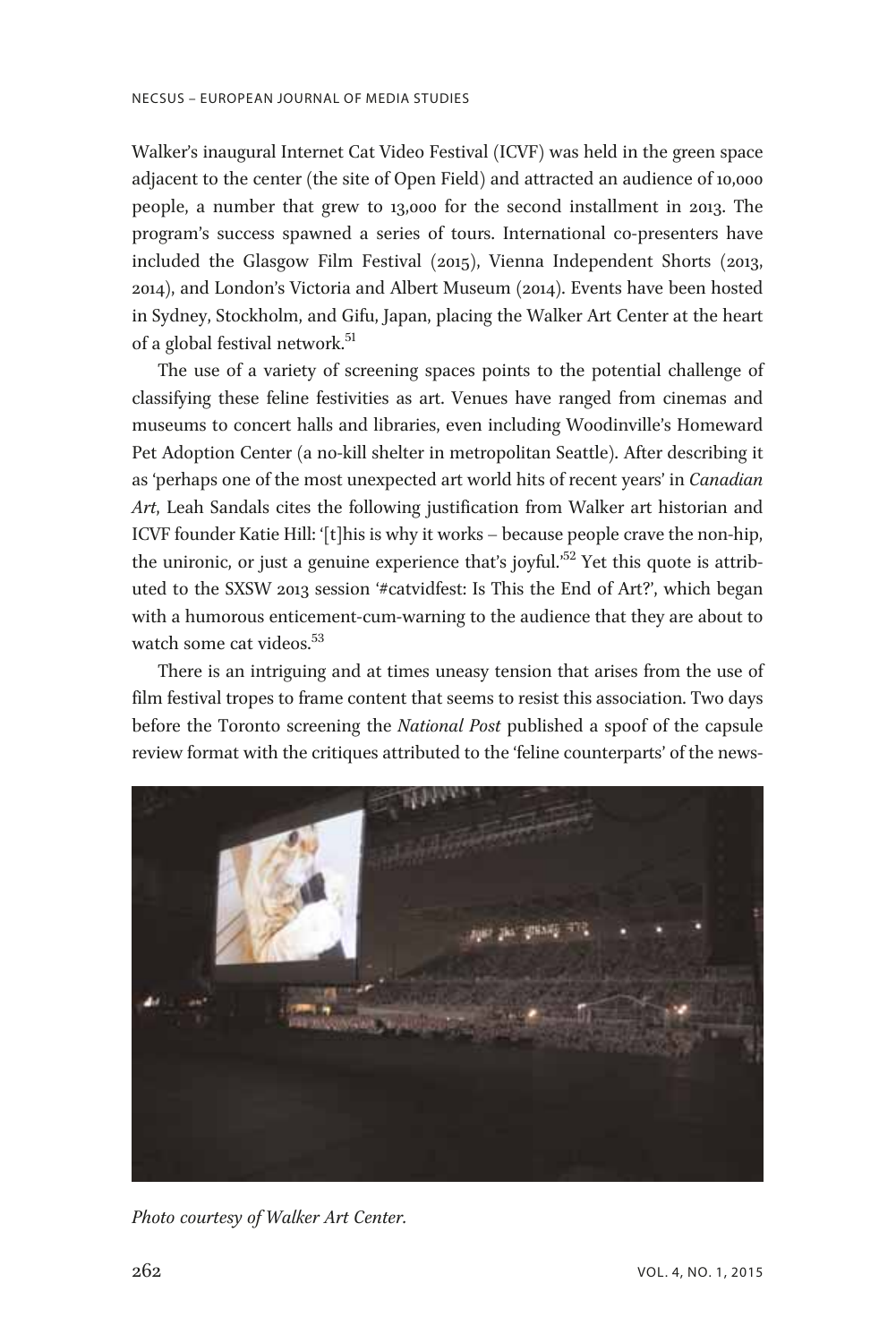**FESTIVAL REVIEWS** 

paper's Arts and Life team. The reviews ranged from Buster's quasi-highbrow assessment of the voiceover in Cats Playing Patty Cake as 'PostModern society's cri de coeur' to Nayaboo's use of the memetic convention of mawkishly poor spelling to praise the warrior-like qualities of Sailcat from Cat Jump Fail with *Music* (whose ears 'haz bitez out of them').<sup>54</sup> For online readers the capsule reviews were accompanied by the embedded YouTube videos, making it possible to watch entire portions of the festival's program in advance. Of course the videos were already easily accessible, and the reviews acknowledged their popularity. For example, Surprised Kitty (Original) had over 73 million views while Cat Jump Fail with Music had a more modest 13 million. Both videos gained an additional two million views apiece in the year since the article's publication. Thus, although 'Cats on Cats' promoted the festival the capsules were not typical audience teasers in that they seemed to undermine the cachet of exclusive access associated with a program's premiere. The easy accessibility of the videos suggests that these viral texts are not actually the event's main draw. After all, even the curated version of the collected shorts and clips can be watched on the Walker Art Center YouTube channel.

## Festival space

The attraction of this touring program appears to have more to do with creating a festival space for audiences than with resolving issues related to access. As a global festival network ICVF is not providing a 'solution to the unbalanced distribution market'<sup>55</sup> or serving as a corrective response to Hollywood's hegemony.<sup>56</sup> In addition, given the literal absence of print traffic, the ICVF events do not appear to constitute a distribution circuit of discrete exhibition sites interconnected by supply chain needs.<sup>57</sup> However, it could be argued that the networked nature of these events points to the organisational need of festivals 'to establish activities that keep them going' throughout the year.<sup>58</sup> Although this argument might explain the involvement of several of the co-presenting agencies it does not account for the appeal of the #catvidfest program as a film festival or for the flexibility of its viewing contexts. In Vancouver the Just for Cats screening was presented in conjunction with the Pacific National Exhibition. This venue located the cat videos in the context of other animal exhibits like the 4-H festival or the horse show rather than in the more cinephilic setting of the Vancouver International Film Festival's Vancity Theatre. The TIFF Bell Lightbox premiere may have been the anomaly on the Canadian tour since Just for Cats is part of the national animal welfare initiative of the Canadian Federation of Humane Societies. Nonetheless, the PNE is not the only state fair that has hosted the ICVF. In its second year Walker's festival was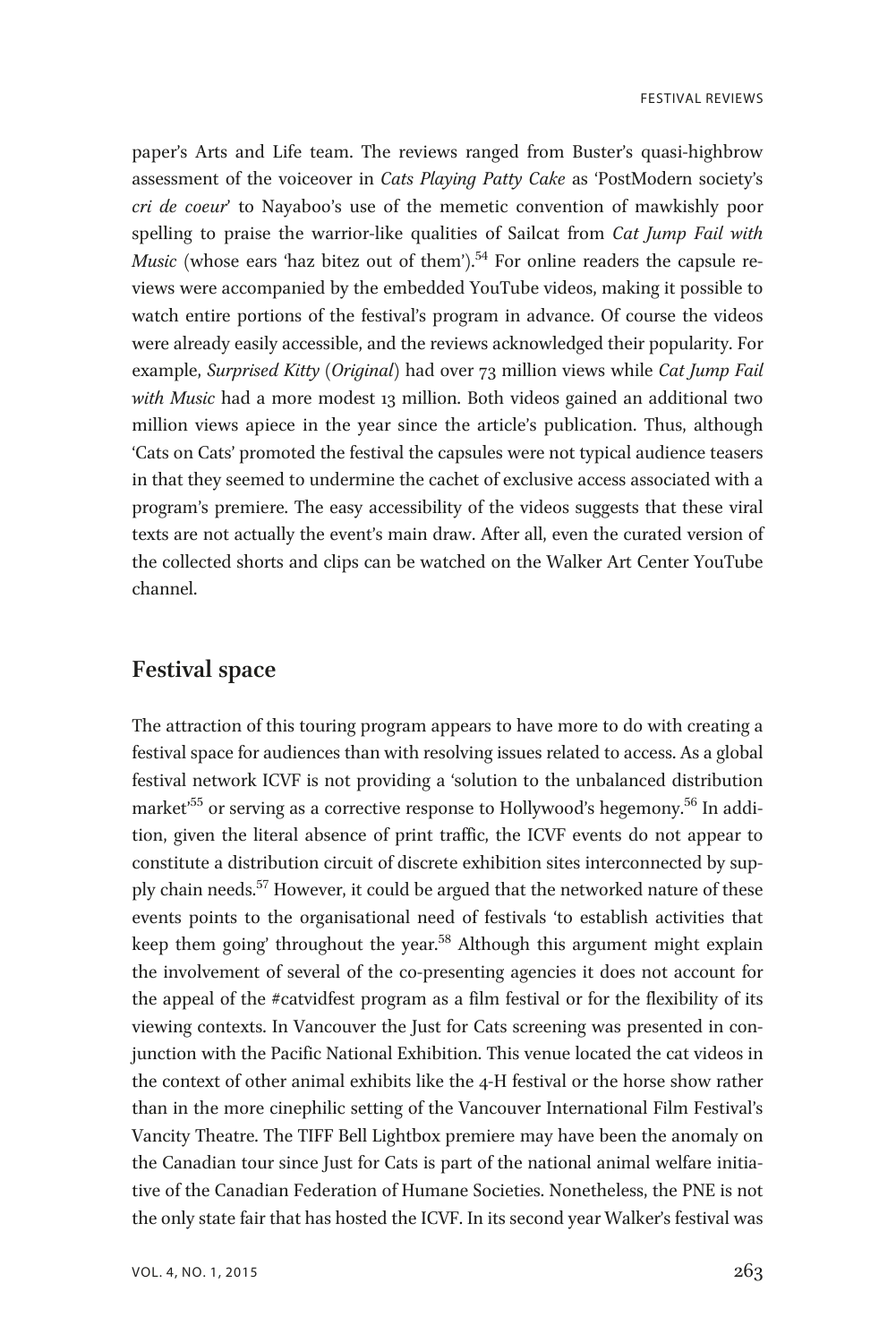held at the Minnesota State Fair before returning to Open Field in 2014. With its combination of live music on the main stage, project booths, and cat videos on a big screen – all in a spectacular grandstand setting – this 2013 State Fair edition was referred to as 'Cat Woodstock'. 59

Regardless of whether the screenings are presented in an art world setting or at local fairgrounds it is the festival experience that lies at the heart of the ICVF. Marijke de Valck has explored the impact of the experience economy of event culture on film festivals, noting an increase in visitors 'for whom the context of the "festival" is at least as important as the films themselves'. <sup>60</sup> In particular she notes the elements of spectacle, buzz, and an atmosphere of anticipation or audience enthusiasm that demarcate festival screenings as a special site for cinephilia. Arguably, at the ICVF, the shared viewing context might actually be more important than the videos. Walker's website describes the festival as 'the first offline celebration of online cat videos' and notes 'the greater joy [of] sharing the experience of watching very familiar videos with each other'.<sup>61</sup> This distinction between offline and online behaviours taps into the intersection of the program's institutional goals of community building (linked to Education and Community Programs) and crowdsourcing (for Open Field). The virality of online cat videos emerges from lone viewing practices that are often associated with procrastination or the general time suck of social media. Many of the shorter clips, especially those that run for less than a minute, consist of amateur home movies in which a pet owner captures some cute, funny, or idiosyncratic behavior – preferably all three, as in the case of one kitten's response to belly tickling in Surprised Kitty (Original). As they post, view, and click social media users seem to get caught up in an urge to share. However, this desire is somewhat problematic. In an offline setting it is generally not considered socially acceptable to spend a lot of time sharing quaint details about cats. As these viral videos creep into the day's interstitial spaces they tend to be seen as a distraction from more productive tasks. The ICVF shifts these shared solitary practices into a communal space, thereby turning a crowdsourced pastime into a spectacular event.

# Crowdsourced curation

This offline celebration of cat videos retains traces of the potential embarrassment evoked by the exposure of socially-awkward behaviour or unrefined taste. In Walker's mini-documentary on the 2013 event local letterpress artist Jenni Undis declared her love of 'those stupid videos', noting that there is something 'fun and weird' about a festival celebrating content that is usually watched 'slightly guilty pleasure style'.<sup>62</sup> Similarly, Charlie Schmidt indirectly acknowledges the contra-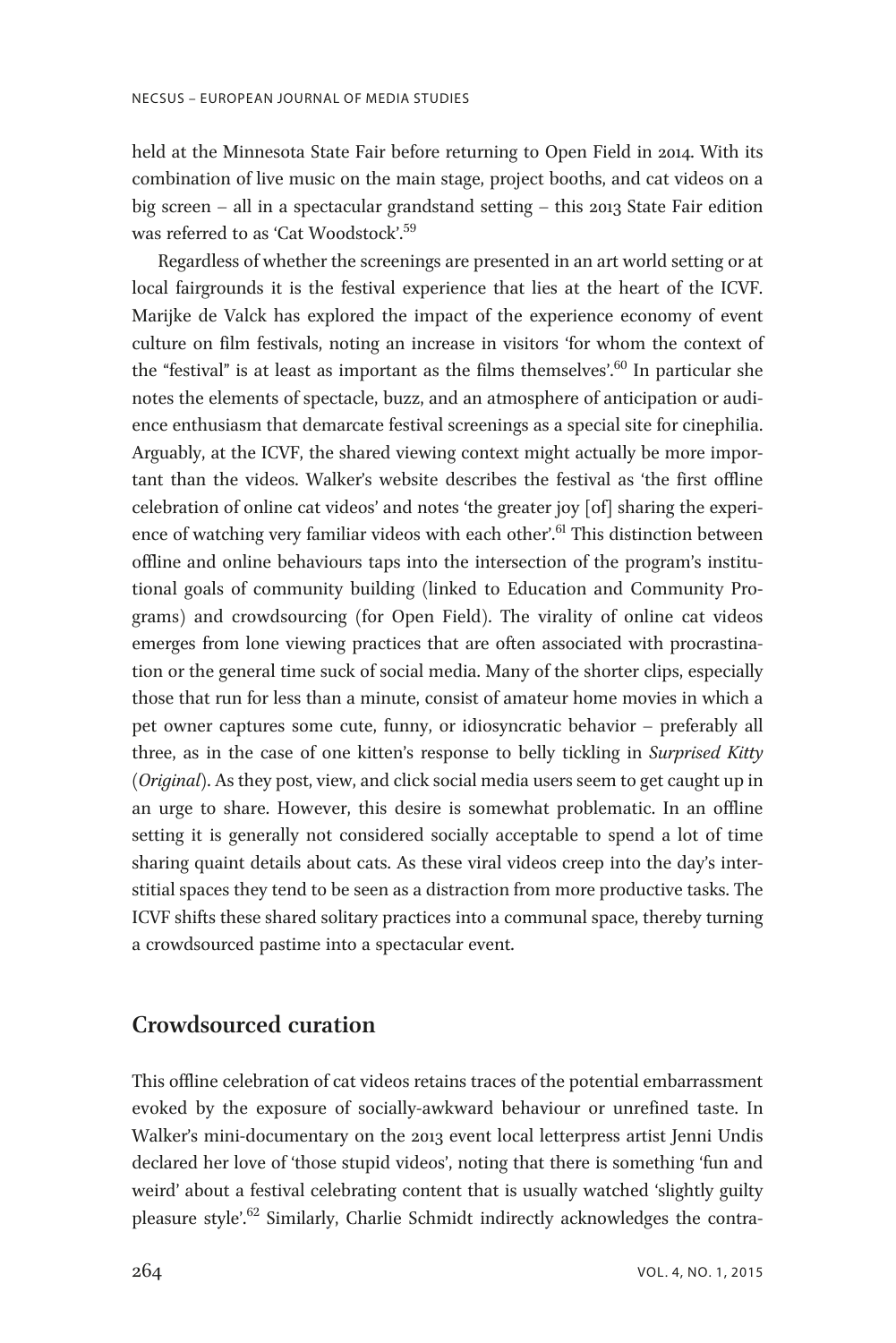**FESTIVAL REVIEWS** 

dictions inherent in the ongoing popularity of his 1984 video Keyboard Cat which features a blue-shirted orange tabby whose paws hover over a portable keyboard (with the owner's hands presumably concealed by the aforementioned shirt). Noting that he made the video during a period of unemployment, Schmidt explains 'you can't do this on purpose ... it isn't like I'm talented'.<sup>63</sup> Even the ICVF origins have been attributed to a moment of whimsy, as Walker program associate Katie Hill initially raised the idea 'as a sort of joke'. <sup>64</sup> The call for entries went viral, sparking international media attention, and Hill blogged that '[she'd] never have imagined this playful experiment would cause such a stir'. <sup>65</sup> Within less than a month she had received 7,000 crowdsourced nominations which would subsequently be whittled down to the 79 videos featured in the first #catvidfest. According to coverage of the inaugural festival in The New York Times museum officials downplayed any curatorial intentions, which led reporter Melena Ryzik to describe it as 'less Cannes than I Can Haz Film Fest'.<sup>66</sup>

This raises the question of how to interpret the curatorial framing of the #catvidfest program. Regardless of the crowdsourcing of content or the lighthearted intentions of the organisers, the process of preparing and presenting the video compilation evokes curatorial intervention. The videos were grouped by genre (e.g. comedy, musical, foreign), a decision that Hill mentioned in her 26 July 2012 blog post,<sup>67</sup> and even included annual Hall of Fame inductees. In 2013 during event producer Scott Stulen's introduction to the State Fair screening he cited the key figures of 7,000+ entries viewed by 20 jurors who then selected the 65 videos included in the final program.<sup>68</sup> This numerical evidence evokes the curatorial language of the film festival by not only suggesting a level of interest that far outstrips available slots but also highlighting an arduous selection process. In other words the program gains value from the acknowledgement that the entries have been winnowed down (or weeded out).

This process of assembling the program, even if it is not associated with rigorous curatorial assessment, helps to ensure a positive experience for festivalgoers. Similarly, online references to #catvidfest or the 'prestigious Golden Kitty Award' $^{69}$ serve as markers of critical value aimed at capturing the attention of discerning YouTube users. Winners of the Golden Kitty (a people's choice award) include Will Braden's Henri 2: Paw de Deux, a black and white subtitled exploration of one French kitty's existentialist angst, and Sho Ko's 8 Signs of Addiction, a jazz-scored riff on the compulsive lure of a catnip banana. Both videos are ostensibly narratives that draw structural elements and aesthetic references from familiar cinematic tropes. Taken in the context of disavowed curation it is important to note that the festival organisers select the people's choice nominees, thus limiting the potential recipients of the Golden Kitty. The aesthetic exception amongst the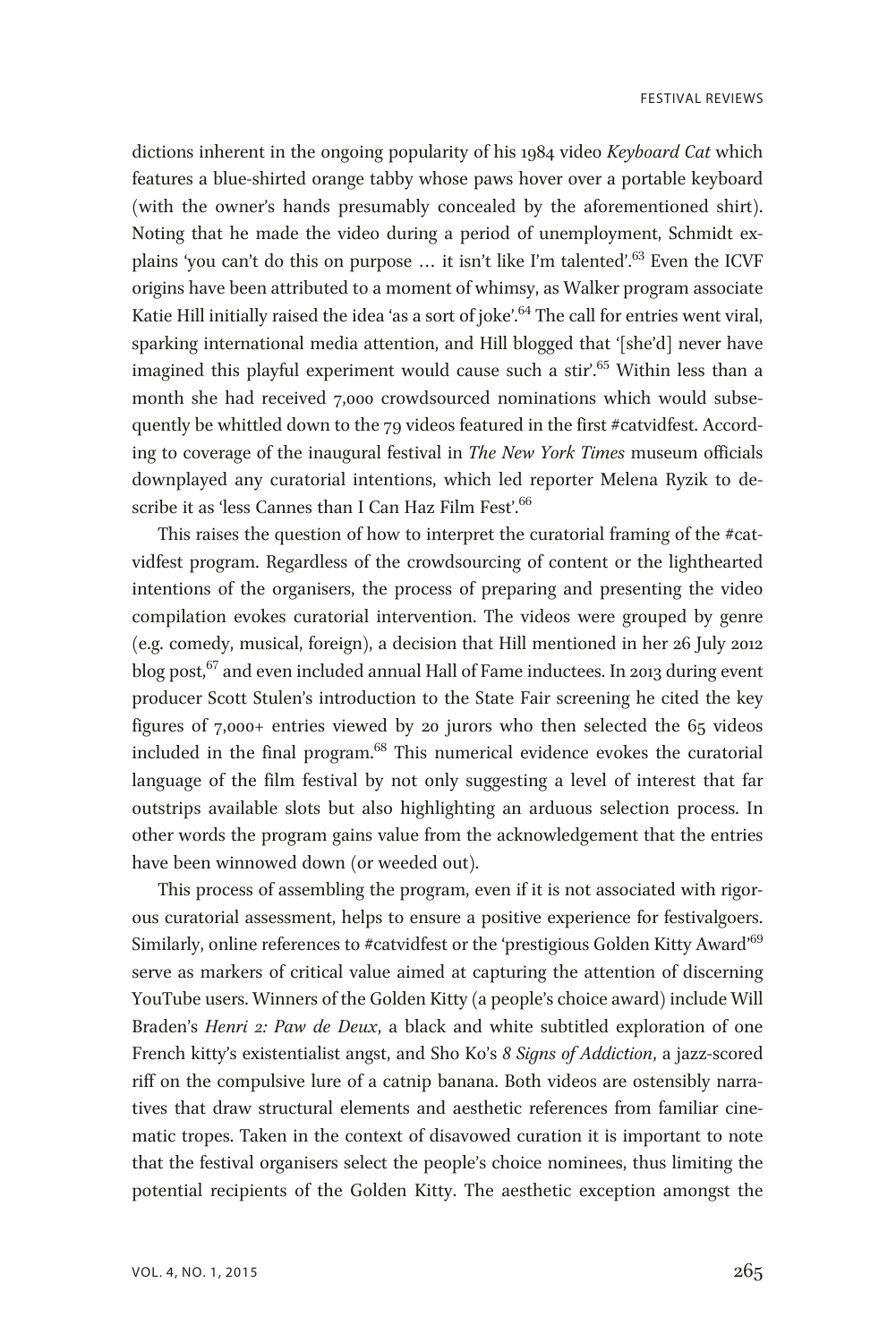Golden Kitty winners is The Original Grumpy Cat, a one-shot home video showing the perpetually frowning feline getting a belly rub.

## Viral festival memes

Although Shorty and Kodi (aka Sho Ko) have over a million Facebook fans and Henri has his own book, Grumpy Cat is a veritable celebri-kitty whose image forms the memetic basis for numerous lolcats (humorous user-generated image macros). Limor Shifman has differentiated between a viral video, which spreads 'without significant change', and a memetic video, which 'lures extensive creative user engagement'.<sup>70</sup> While viral videos express communality Shifman notes that memetic texts simultaneously demonstrate a user's affiliation and individuality.<sup>71</sup> The term memetic references the role of mimesis in the spread of memes – cultural units that biologist Richard Dawkins defined as 'analogous to genes'.<sup>72</sup> Internet cat videos can be discussed as memes given their transmission of highly resonant cultural ideas. For example, Sharon Crowell-Davis, a professor of veterinary behavior and anatomy, attributes the Internet popularity of cats to their unique combination of individualistic aloofness with expressive sociality, citing Grumpy Cat as emblematic of a sweet animal's understandably negative response to contemporary world events.<sup>73</sup>

Shifman also has advocated for a tripartite understanding of memes as 'an idea, a practice, and an object'.<sup>74</sup> Here, it is interesting to note the interchangeable use of Internet Cat Video Festival and #catvidfest by the Walker Art Center. The hashtag invokes crowdsourcing and invites viral dissemination across social networks. As an offline gathering ICVF is a festival devoted to the celebration of memes. However, #catvidfest also draws on the memetic appropriation of festival tropes. Separated from its links to the film industry supply chain, the global network of #catvidfest appears to posit the festival experience itself as meme – at once a copy or imitation, touched by hints of parody, but simultaneously a viral cultural phenomenon.

The notion of a memetic festival that is both devoted to memes and is itself a derivative re-working of the festival format could push film festival studies into new territory. What is the fate of festival circuits in the digital era of crowdsourced curation and internet distribution networks? Has the spectacular element of screening events become overdetermined, turning festival space into pastiche? Or, is the light-hearted work of feline critics a signal of creative user engagement with practices that have developed deep cultural resonance? Perhaps the final word is best left to event producer Scott Stulen, who explains '[y]ou can think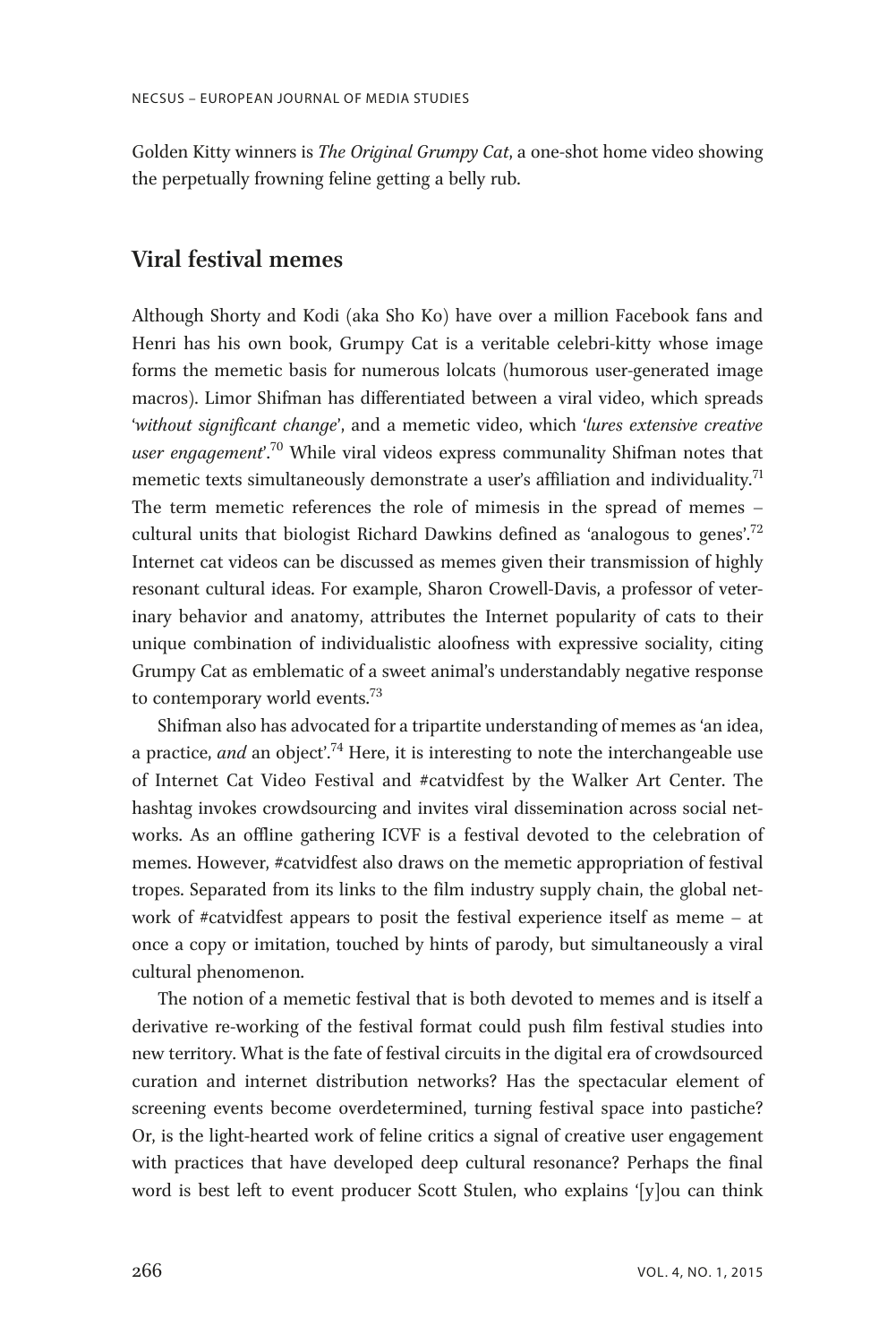really serious things about it, about all the context of this, or you can just enjoy a couple of hours and watch some cat videos.' 75

## References

- Atkinson, N., Tucker, R., Medley, M., Dekel, J., Johnston, J.L., Alleyn, R., and Rehel, J. 'Cats on Cats: Feline Critics Review Videos in the Just for Cats Film Festival', National Post, 15 April 2014: [http://news.nationalpost.com/2014/04/15/cats-on-cats-feline-critics-review-videos-in-the](http://news.nationalpost.com/2014/04/15/cats-on-cats-feline-critics-review-videos-in-the-just-for-cats-film-festival/)[just-for-cats-film-festival/](http://news.nationalpost.com/2014/04/15/cats-on-cats-feline-critics-review-videos-in-the-just-for-cats-film-festival/) (accessed on 21 March 2015).
- De Valck, M. Film festivals: From European geopolitics to global cinephilia. Amsterdam: Amsterdam University Press, 2007.
- Elsaesser, T. 'Film Festival Networks: The New Topographies of Cinema in Europe' in European cinema: Face to face with Hollywood. Amsterdam: Amsterdam University Press, 2005: 82-107.
- Hill, K.C. '#catvidfest: The Cat's Meow' [blog post], mnartists.blog Walker Art Center, 26 July 2012: <http://blogs.walkerart.org/mnartists/2012/07/26/catvidfest-the-cats-meow/> (accessed on 21 March 2015).
- Iordanova, D. 'The Film Festival Circuit' in Film festival yearbook 1: The festival circuit, edited by D. Iordanova and R. Rhyne. St. Andrews: St. Andrews Film Studies, 2009: 23-39.
- Ryzik, M. 'At Cat Video Film Festival, Stars Purr for Close-Ups', The New York Times, 31 August 2012: [http://www.nytimes.com/2012/09/01/movies/at-cat-video-film-festival-stars-purr-for](http://www.nytimes.com/2012/09/01/movies/at-cat-video-film-festival-stars-purr-for-)close-ups.html?\_r=1 (accessed on 21 March 2015).
- Sandals, L. 'Internet Cat Video Festival to Tour Canada', Canadian Art, 11 March 2014: http:// canadianart.ca/news/2014/03/11/internet-cat-film-festival-to-tour-canada/ (accessed on 21 March 2015).
- Shifman, L. 'An Anatomy of a YouTube Meme', New Media & Society, Vol. 14, No. 2, 2011: 187-203. . 'Memes in a Digital World: Reconciling with a Conceptual Troublemaker', Journal of Computer-Mediated Communication, Vol. 18, 2013: 362-377.
- Thornton, T. 'Why Do Cats Dominate the Internet?' PBS MediaShift, 13 May 2013: http:// [www.pbs.org/mediashift/2013/05/why-do-cats-dominate-the-internet/](http://www.pbs.org/mediashift/2013/05/why-do-cats-dominate-the-internet/) (accessed on 21 March 2015).

#### **Notes**

- 46.<http://www.cbc.ca/22minutes/videos/clips/laureen-harper-cats>
- 47.<http://www.cbc.ca/mercerreport/videos/clips/internet-cat-video-festival>
- 48. [www.justforcats.ca](http://www.justforcats.ca)
- 49. [www.tiff.net](http://www.tiff.net)
- 50. [http://www.walkerart.org/internet-cat-video-festival](http://www.walkerart.org/internet-cat-video-festival51.http://www.viennashorts.com/en/365-vis/cat-video-festival-vienna/)
- [51.](http://www.walkerart.org/internet-cat-video-festival51.http://www.viennashorts.com/en/365-vis/cat-video-festival-vienna/)<http://www.viennashorts.com/en/365-vis/cat-video-festival-vienna/> [http://www.neco](http://www.neco-republic.jp/nekoichinekoza/)[republic.jp/nekoichinekoza/](http://www.neco-republic.jp/nekoichinekoza/)
- 52. Sandals 2014.
- 53. https://soundcloud.com/officialsxsw/catvidfest-is-this-the-end-of
- 54. Atkinson et al. 2014.
- 55. de Valck 2007, p. 105.